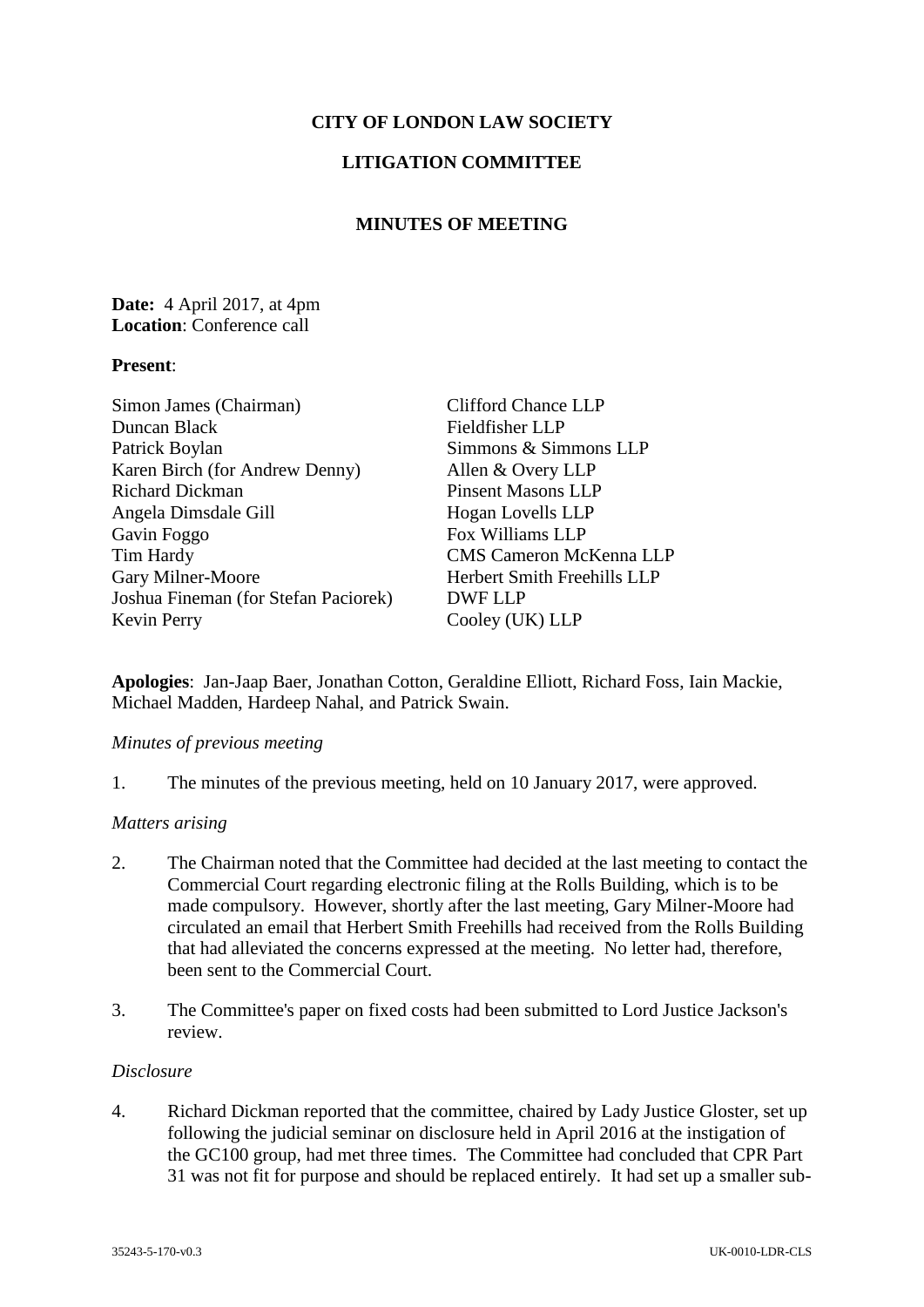group to consider in greater detail how that should be done, which had led to the proposals, dated 27 February 2017, circulated to the Committee. Comments were being invited from various interested parties, including the Committee, on the proposals. In due course, there would also be a formal consultation and a pilot of whatever came out of that consultation.

- 5. The Committee decided to offer comments on the proposals. Comments made included:
	- (a) The Committee applauded the attempt to concentrate disclosure on the important issues, and recognized that producing alternatives to the current system that would work fairly and more cheaply was difficult. Disclosure was expensive, but it was one of the factors that led parties to litigate in England.
	- (b) Many of the concepts used were new and hard to apply (eg documents with a "direct relationship" with the Core Issues or of "probative value"), and could lead to satellite litigation. Requiring the parties to take difficult, potentially subjective, judgments as to whether a document was required to be disclosed would increase costs rather than reduce them (eg assessing whether a document was likely to be of probative value could not be left to a tier 1 reviewer).
	- (c) The proposals were likely to lead to more front-loading and, potentially, higher costs.
	- (d) Placing control over disclosure more in the hands of the judiciary, diminishing party autonomy, was not necessarily the appropriate route. Further, if the parties agreed on what disclosure was appropriate, whether in a dispute resolution clause in a contract or subsequently, it was not clear why the court should overrule their agreement, save perhaps in extreme cases.
	- (e) If a case went through a full pre-action protocol procedure, the parties were meant to provide significant documents at that stage. Basic disclosure might not be very different. Similarly, documents had to be produced at the outset in a Part 8 claim.
	- (f) A pilot limited to the courts in the Rolls Building would be a very wide pilot, perhaps too wide.
	- (g) The preparation of a list of Core Issues (in addition to the List of Issues required in the Commercial Court?) was bound to be contentious since the List would have important consequences. It risked increasing costs rather than reducing them. Experience showed that reforms which, for laudable reasons, added extra steps to litigation procedure tended to increase costs rather than reduce them.
	- (h) Generally, reducing the size of the data set would reduce the cost of disclosure. But if the reforms retained the same size of data set but added a subjective test for disclosure, the cost was likely to increase.